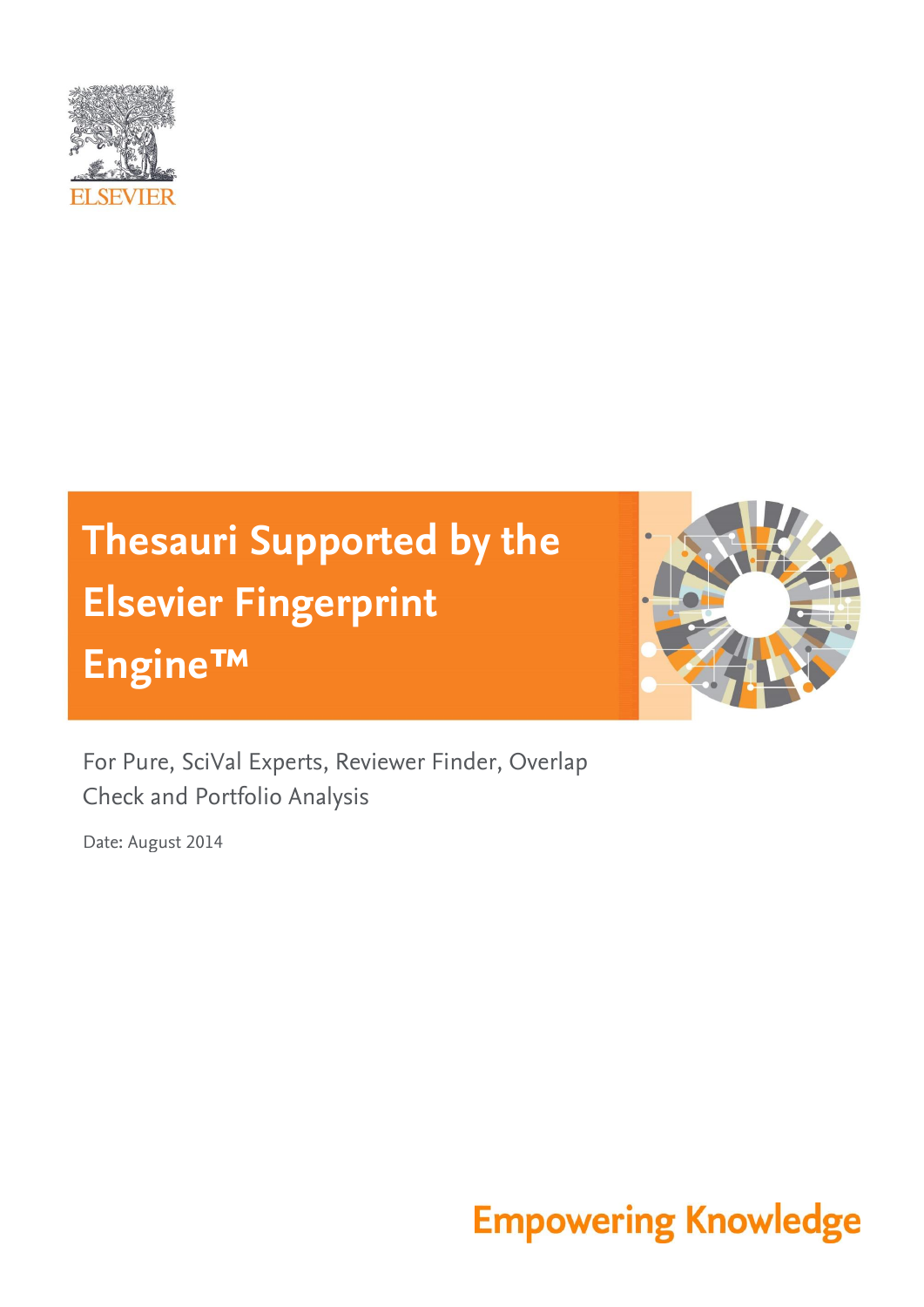### **Elsevier Fingerprint Engine Thesaurus Support**

#### *Introduction*

The Elsevier Fingerprint Engine provides indexing for all documents in all scientific domains. The Elsevier Fingerprint Engine identifies concepts in free text documents such as publication abstracts, funding opportunities and awarded grant announcements automatically. These concepts are well-defined terms extracted from domain-related thesauri and vocabularies.

#### *How it works*

The Elsevier Fingerprint Engine mines the free text using a variety of Natural Language Processing (NLP) techniques, identifies the concepts that define the text, and produces a semantic index, or *fingerprint*, of weighted terms that represents the text.

The products using the Elsevier Fingerprint Engine can present these fingerprints as document, author, department or institution profiles; moreover, these fingerprints can be used for search and classification as well.

For more information, please visit [http://www.elsevier.com/online-tools/research-intelligence/products-and](http://www.elsevier.com/online-tools/research-intelligence/products-and-services/elsevier-fingerprint-engine)[services/elsevier-fingerprint-engine](http://www.elsevier.com/online-tools/research-intelligence/products-and-services/elsevier-fingerprint-engine)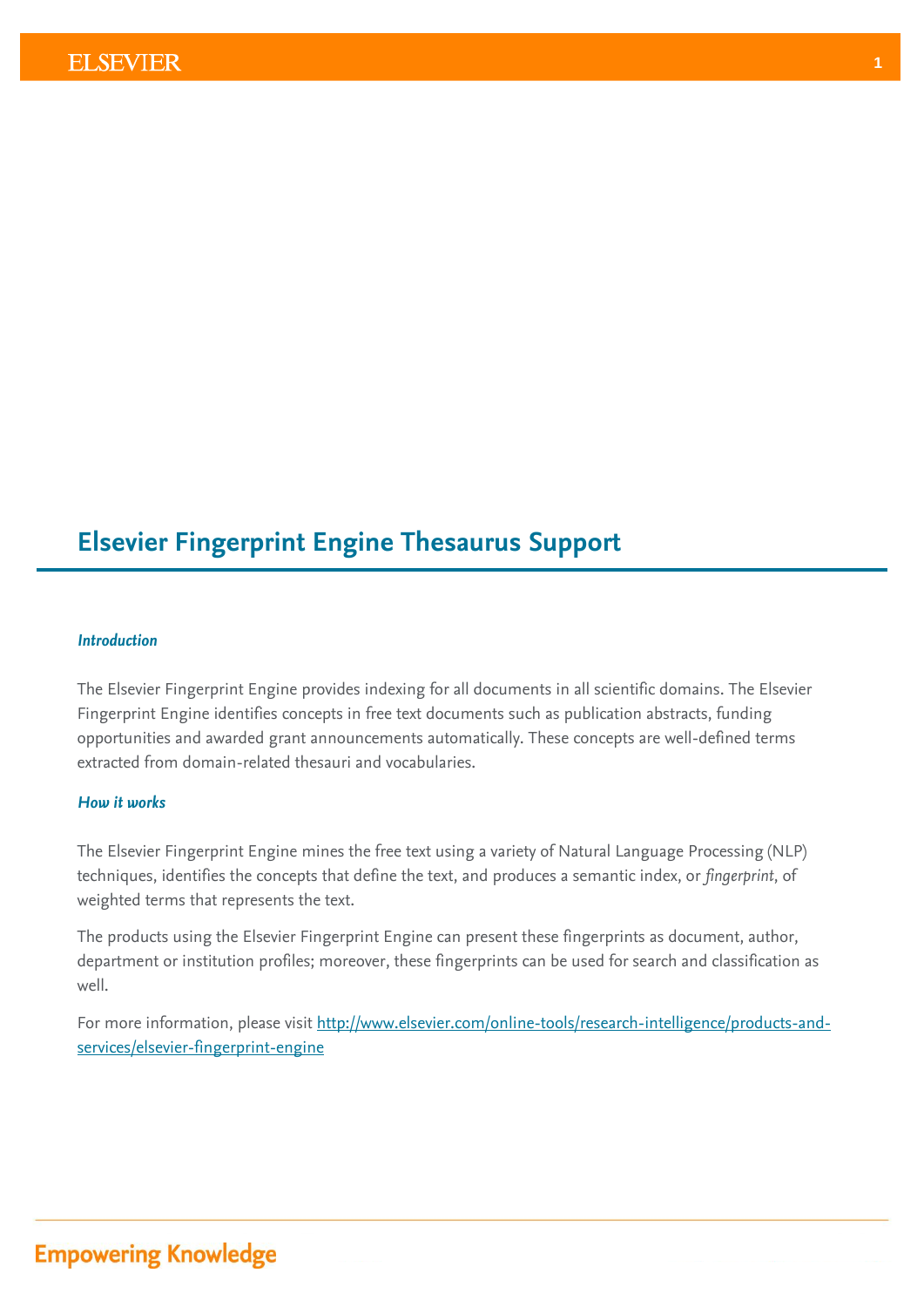#### *Thesaurus Overview*

This document lists all thesauri currently supported by both the Elsevier Fingerprint Engine (and the products based on this text analytics software). In applications, the following scientific domains are usually distinguished; supported thesaurus mentioned next to it.

| Domain                                     | <b>Thesaurus</b>                                    |
|--------------------------------------------|-----------------------------------------------------|
| <b>Agriculture &amp; Biology</b>           | <b>NAL</b>                                          |
| <b>Arts &amp; Humanities</b>               | Humanities Vocabulary                               |
| <b>Business &amp; Economics</b>            | Economics Vocabulary or                             |
|                                            | STW Thesaurus (Expanded)                            |
| <b>Chemical Substances &amp; Compounds</b> | Compendex (Ei) Thesaurus and MeSH and Supplementals |
|                                            | Thesaurus                                           |
| <b>Earth &amp; Environmental Sciences</b>  | Geobase Thesaurus                                   |
| <b>Engineering &amp; Materials Science</b> | Compendex (Ei) Thesaurus                            |
| <b>Mathematics</b>                         | Cambridge Math Thesaurus (Expanded)                 |
| <b>Medicine &amp; Life Sciences</b>        | MeSH Thesaurus                                      |
| <b>Physics &amp; Astronomy</b>             | <b>NASA Thesaurus</b>                               |
| <b>Social Sciences</b>                     | Gesis Thesaurus (Expanded)                          |

In the following pages, essential data are provided for each thesaurus. The focus for each thesaurus is indicated in broad terms, designating the scientific domain to which this thesaurus is applied. The designations for scientific domains may vary slightly between applications, but rarely very significantly.

The content of documents in the Business & Economics subject area are expressed by either the STW thesaurus *or* the Economics vocabulary – this is the client's choice. The contents of Chemistry domain documents are expressed by both the Compendex thesaurus (for engineering terminology) as well as the MeSH (and Supplementals) thesaurus (for the compounds). A particular slice of the MeSH thesaurus is selected to annotate compounds in a normalized way, viz. the section containing drugs and compounds – which is the largest [by far] subset of concepts in MeSH.

The descriptive terminology used to describe thesauri is kept as general as possible. Nevertheless, in some circles one term may be more easily understood than another; for instance, we use 'concepts' or 'descriptors' or 'preferred terms' interchangeably. Thesaurus maintainers and users may be used to other terminology, or even use 'descriptors' or 'concepts' in distinct meanings (for MeSH, particularly, this distinction has meaning). The default, intended meaning of 'the number of preferred terms', of course, is 'the number of unique conceptual indices', i.e. concepts that we distinguish in indexing content.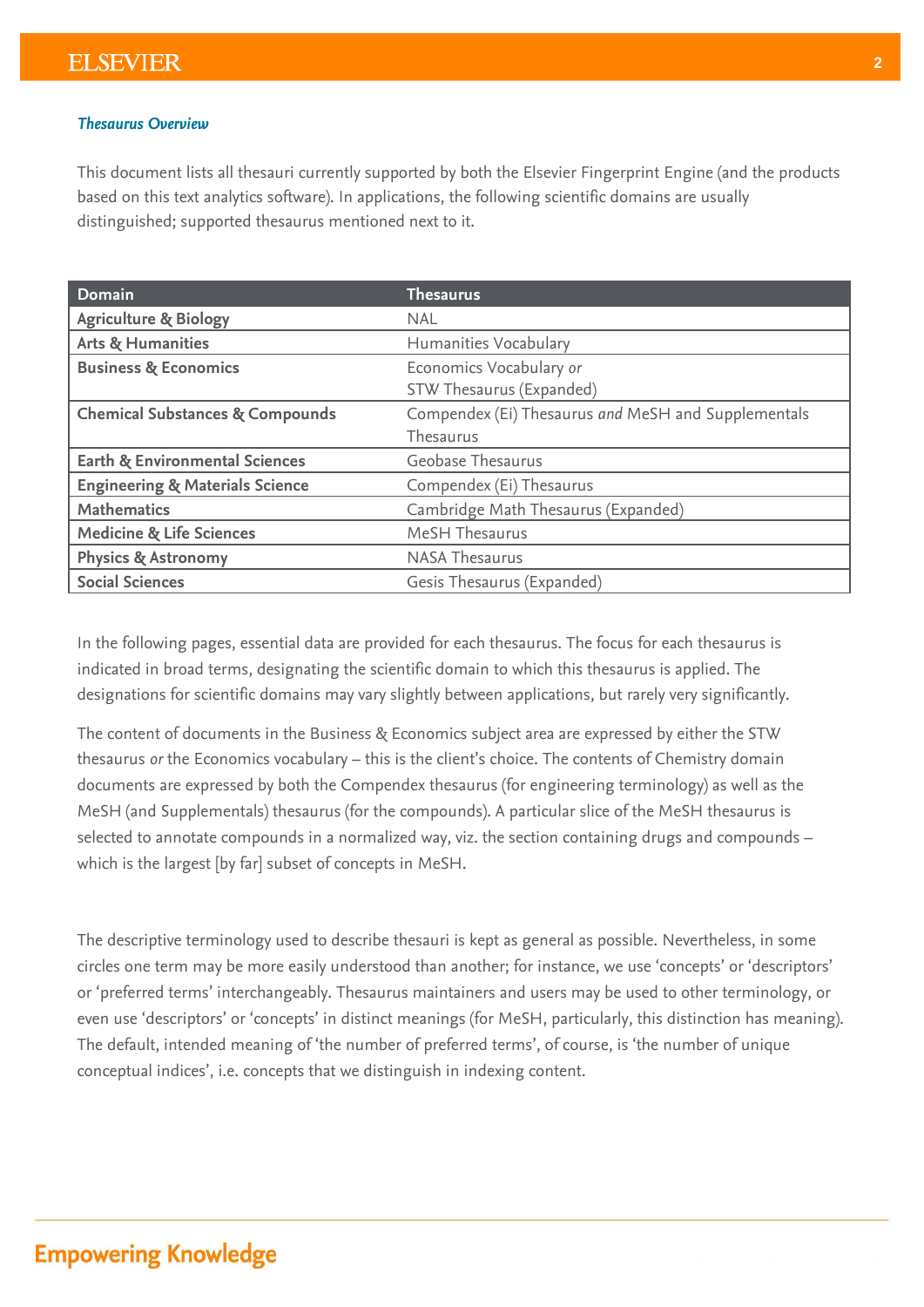### **Compendex**

| Name (short, full)                                   | Compendex (COMPuterized ENgineering inDEX)                                                                                                                                                                                                                                                                                                                                                                                                                                                                                                     |
|------------------------------------------------------|------------------------------------------------------------------------------------------------------------------------------------------------------------------------------------------------------------------------------------------------------------------------------------------------------------------------------------------------------------------------------------------------------------------------------------------------------------------------------------------------------------------------------------------------|
| Actual version                                       | Compendex 2013                                                                                                                                                                                                                                                                                                                                                                                                                                                                                                                                 |
| Focus                                                | Engineering & Materials Science                                                                                                                                                                                                                                                                                                                                                                                                                                                                                                                |
|                                                      | Chemistry                                                                                                                                                                                                                                                                                                                                                                                                                                                                                                                                      |
| Short description                                    | Compendex is the computerized version of the Engineering Index (Ei for<br>short) originated in the 19th century. More than 10,000 terms model all<br>subject areas of engineering. Compendex has hierarchical and<br>associative relationships between its preferred terms as well as synonym<br>relations between preferred and non-preferred terms constituting a<br>comprehensive, fine-grained domain-specific thesaurus.<br>Recently, it was enhanced with a variety of linguistic filters for use in the<br>Elsevier fingerprint engine. |
| Language(s)                                          | English                                                                                                                                                                                                                                                                                                                                                                                                                                                                                                                                        |
| Top Level Categories                                 | <b>Chemical Engineering</b>                                                                                                                                                                                                                                                                                                                                                                                                                                                                                                                    |
|                                                      | Civil Engineering                                                                                                                                                                                                                                                                                                                                                                                                                                                                                                                              |
|                                                      | <b>Electrical Engineering</b>                                                                                                                                                                                                                                                                                                                                                                                                                                                                                                                  |
|                                                      | General Engineering                                                                                                                                                                                                                                                                                                                                                                                                                                                                                                                            |
|                                                      | Mechanical Engineering                                                                                                                                                                                                                                                                                                                                                                                                                                                                                                                         |
|                                                      | Mining Engineering                                                                                                                                                                                                                                                                                                                                                                                                                                                                                                                             |
| # of Top Level Categories                            | 6                                                                                                                                                                                                                                                                                                                                                                                                                                                                                                                                              |
| # of Hierarchy levels                                | 11                                                                                                                                                                                                                                                                                                                                                                                                                                                                                                                                             |
| # of descriptors (= preferred<br>$terms = concepts)$ | 10,903                                                                                                                                                                                                                                                                                                                                                                                                                                                                                                                                         |
| total # of terms (Synonyms)                          | 19,678                                                                                                                                                                                                                                                                                                                                                                                                                                                                                                                                         |
| Publisher / Owner                                    | Elsevier (Scopus and EV Content Management)                                                                                                                                                                                                                                                                                                                                                                                                                                                                                                    |
| Revision Cycle                                       | annually                                                                                                                                                                                                                                                                                                                                                                                                                                                                                                                                       |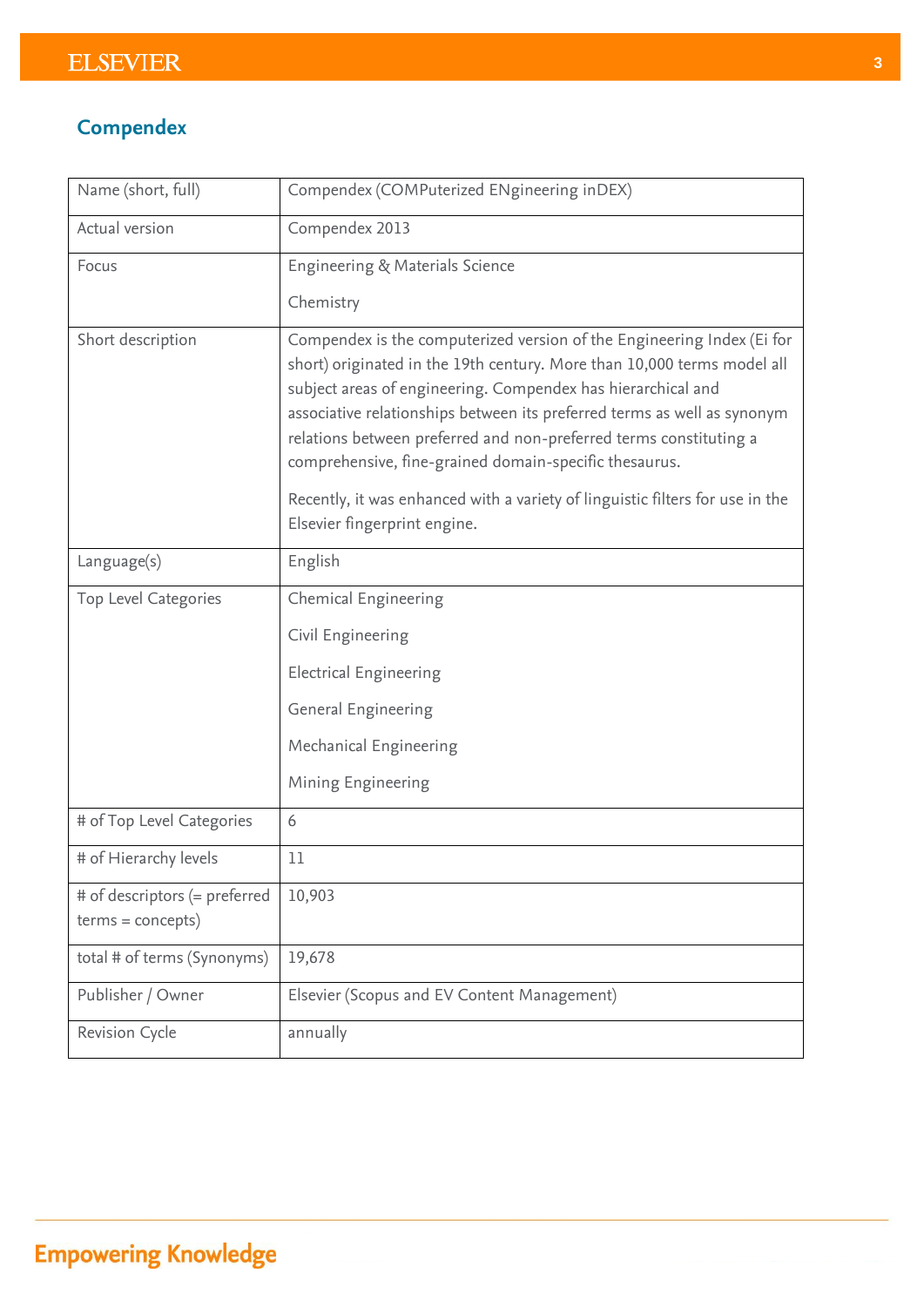#### **Geobase**

| Name (short, full)                     | Geobase                                                                                                                                                                                                                                                                                                                                                                                                                                                                                                                                                                                  |  |
|----------------------------------------|------------------------------------------------------------------------------------------------------------------------------------------------------------------------------------------------------------------------------------------------------------------------------------------------------------------------------------------------------------------------------------------------------------------------------------------------------------------------------------------------------------------------------------------------------------------------------------------|--|
| Actual version                         | Geobase 2014                                                                                                                                                                                                                                                                                                                                                                                                                                                                                                                                                                             |  |
| Focus                                  | Earth & Environmental Sciences                                                                                                                                                                                                                                                                                                                                                                                                                                                                                                                                                           |  |
| Short description                      | Geobase is a domain-specific thesaurus, i.e. a controlled<br>vocabulary whose terms are structured by hierarchical and<br>equivalence relations. Hierarchical relations connect terms to<br>broader and to narrower terms, equivalence relations connect<br>them to synonyms. It contains about 11,000 terms from the<br>areas of human and physical geography, geology,<br>geomechanics, ecology, international development, and<br>oceanography.<br>A variety of linguistic filters increases the precision of indexing                                                                |  |
|                                        | with Geobase.                                                                                                                                                                                                                                                                                                                                                                                                                                                                                                                                                                            |  |
| Language(s)                            | English                                                                                                                                                                                                                                                                                                                                                                                                                                                                                                                                                                                  |  |
| Top Level Categories                   | agriculture, technology and engineering<br>۰<br>biological phenomena<br>communication and information<br>earth and environment<br>environmental phenomena<br>۰<br>equipment, man-made structures, and<br>transport vehicles<br>management, planning, policy and legislation<br>٠<br>materials, products and resources<br>۰<br>mathematical and general phenomena<br>organisms and biological structures<br>physical, chemical and earth phenomena<br>research and methodology<br>science and scientific disciplines<br>society and economy<br>space and time<br>type of article or study |  |
| # of Top Level Categories              | 16                                                                                                                                                                                                                                                                                                                                                                                                                                                                                                                                                                                       |  |
| # of Hierarchy levels                  | 10                                                                                                                                                                                                                                                                                                                                                                                                                                                                                                                                                                                       |  |
| total # of terms (Synonyms)            | 9,517                                                                                                                                                                                                                                                                                                                                                                                                                                                                                                                                                                                    |  |
| # of Non-preferred terms<br>(synonyms) | 11,146                                                                                                                                                                                                                                                                                                                                                                                                                                                                                                                                                                                   |  |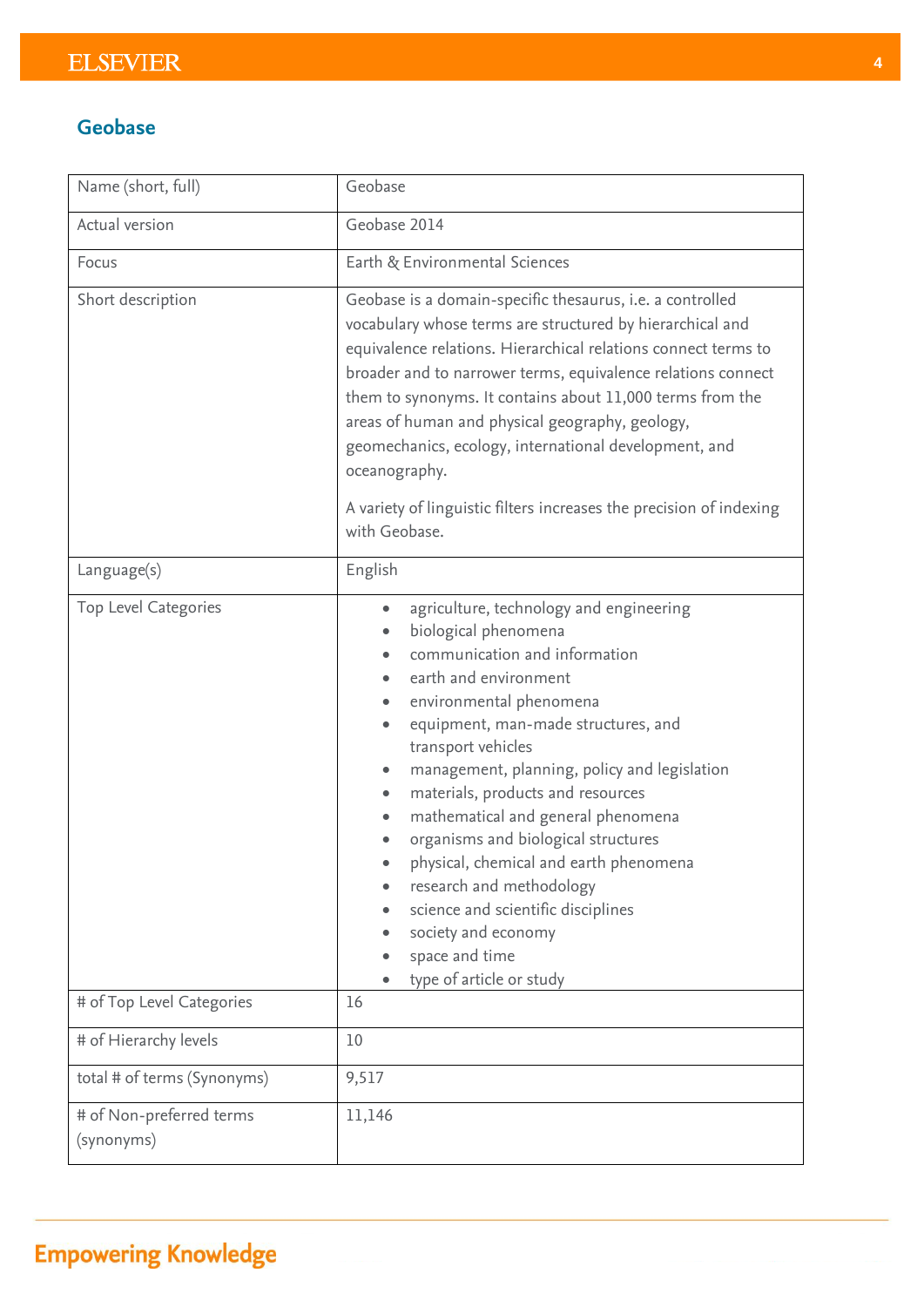| Publisher / Owner | Elsevier |
|-------------------|----------|
| Revision Cycle    | annually |

### **GESIS + Worldbank/Law thesaurus**

| Name (short, full)      | Thesaurus for the Social Sciences (GESIS Thesaurus) enhanced with the Law branch<br>of the WorldBank (WB) thesaurus                                                                                                                                                                                                                                                                                  |  |
|-------------------------|------------------------------------------------------------------------------------------------------------------------------------------------------------------------------------------------------------------------------------------------------------------------------------------------------------------------------------------------------------------------------------------------------|--|
| Actual version          | 0.9.2 (RDF/Skos version) 03/2013, WB thesaurus: 10 / 2011                                                                                                                                                                                                                                                                                                                                            |  |
| Focus                   | Social Sciences + Law                                                                                                                                                                                                                                                                                                                                                                                |  |
| Short description       | GESIS is a crucial instrument for the content-oriented search by keywords in SOFIS<br>(Social Science Research Information System) and SOLIS (Social Science Literature<br>Information System) developed by the InformationsZentrum (IZ)<br>Sozialwissenschaften, Bonn. Topics in all of the social science disciplines are<br>included. [fr Gesis homepage]                                         |  |
|                         | The WorldBank thesaurus is a large collection of concepts $\sim$ 500,000 preferred<br>terms) covering all subject areas relevant in politics. Law and Justice is one out of 30<br>main categories. It contains descriptors from more than 30 aspects of the legal<br>domain including Corporate Law, International Law, Administrative and Regulatory<br>Law, Labor and Employment Law, Tax law etc. |  |
| Language(s)             | German, English, Russian (Gesis), English (WorldBank Law)                                                                                                                                                                                                                                                                                                                                            |  |
| Top Level<br>Categories | After re-organizing the 171 original Gesis top level categories into 9 we added a Law<br>category for the WorldBank Law terms:                                                                                                                                                                                                                                                                       |  |
|                         | <b>Fundamentals of the Social Sciences</b><br>Society<br>$\bullet$<br>Social Change<br>$\bullet$<br>Fundamentals and Manifestations of Social Behavior<br>Individual, Personality<br>Social Role<br>Interdisciplinary Application Areas of Social Sciences<br><b>Special Social Sciences</b><br>Law<br>Special Lists of Terms                                                                        |  |
| # of Top Categories     | 10                                                                                                                                                                                                                                                                                                                                                                                                   |  |
| # of Hierarchy levels   | 10                                                                                                                                                                                                                                                                                                                                                                                                   |  |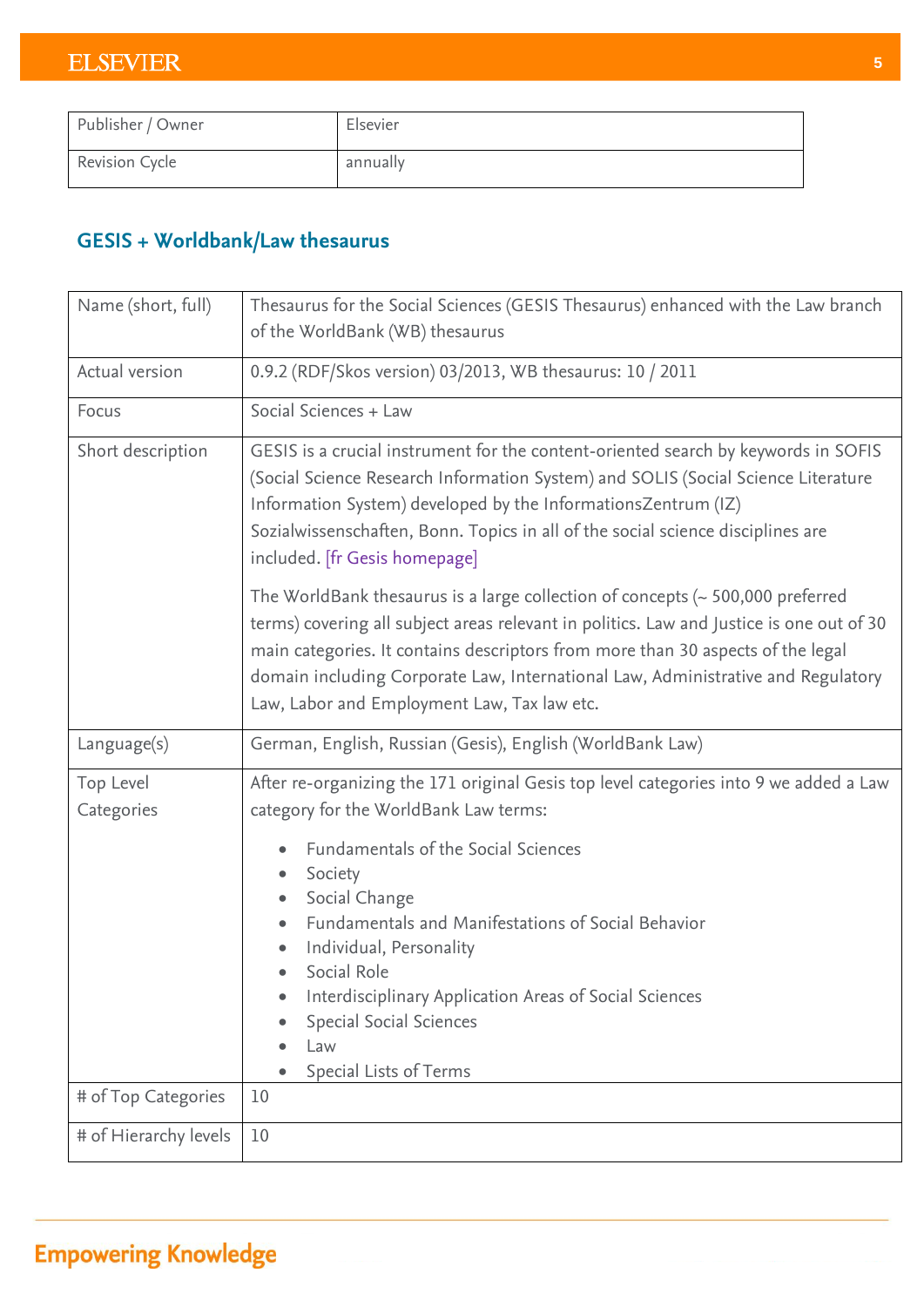| # of descriptors per  |                                                                                                                                                        | Gesis | WBLaw | Together |                                                               |
|-----------------------|--------------------------------------------------------------------------------------------------------------------------------------------------------|-------|-------|----------|---------------------------------------------------------------|
| language              | en                                                                                                                                                     | 9728  | 10497 | 20225    |                                                               |
| (Gesis11122016)       | de                                                                                                                                                     | 9930  |       |          |                                                               |
|                       | f <sub>r</sub>                                                                                                                                         | 9919  |       |          |                                                               |
| total # of terms      |                                                                                                                                                        | Gesis | WBLaw | Together |                                                               |
| (Gesis11122016)       | en                                                                                                                                                     | 11058 | 10497 | 21555    |                                                               |
|                       | de                                                                                                                                                     | 12382 |       |          |                                                               |
|                       | fr                                                                                                                                                     | 12105 |       |          |                                                               |
| # of orphans          | $\overline{0}$                                                                                                                                         |       |       |          |                                                               |
| Publisher / Owner     |                                                                                                                                                        |       |       |          | GESIS - Leibniz Institute for the Social Sciences / WorldBank |
| <b>Revision Cycle</b> | 2-3 years / irregular                                                                                                                                  |       |       |          |                                                               |
| url                   | http://www.gesis.org/en/services/tools-standards/social-science-thesaurus/#c10193<br>(Gesis), http://multites.net/mtsql/wb/site/ (WorldBank thesaurus) |       |       |          |                                                               |

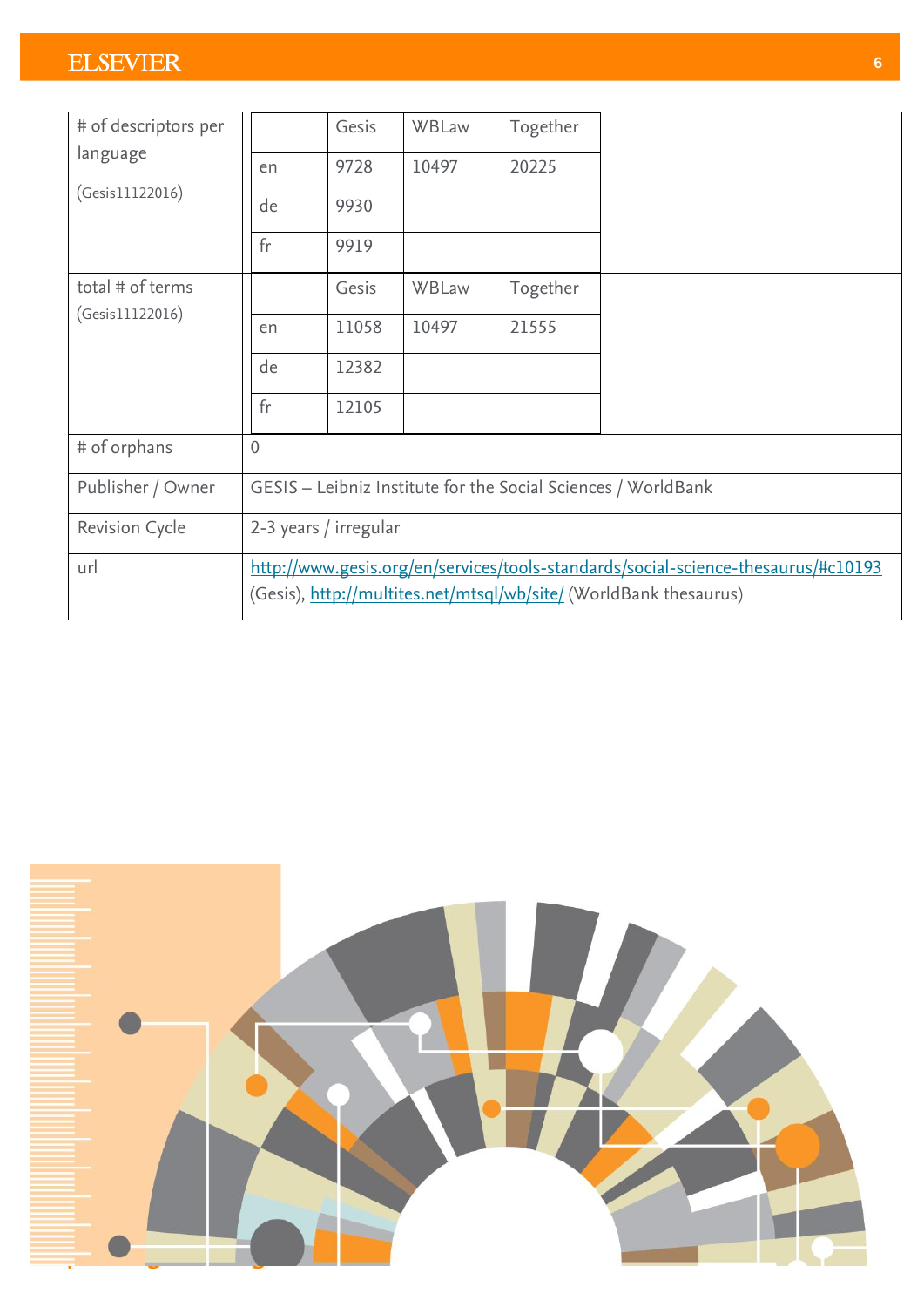#### **Math thesaurus**

| Name (short, full)                                   | Math thesaurus, Connecting Mathematics Thesaurus                                                                                                                                                                                                                                                                                                                                                                                                                                                                                                             |                                                                                                                                                                 |  |
|------------------------------------------------------|--------------------------------------------------------------------------------------------------------------------------------------------------------------------------------------------------------------------------------------------------------------------------------------------------------------------------------------------------------------------------------------------------------------------------------------------------------------------------------------------------------------------------------------------------------------|-----------------------------------------------------------------------------------------------------------------------------------------------------------------|--|
| Actual version                                       | 2004 / 2013                                                                                                                                                                                                                                                                                                                                                                                                                                                                                                                                                  |                                                                                                                                                                 |  |
| Focus                                                | Mathematics                                                                                                                                                                                                                                                                                                                                                                                                                                                                                                                                                  |                                                                                                                                                                 |  |
| Short description                                    | The Connecting Mathematics Thesaurus has grown from a proposal<br>made by the NRICH project at the University of Cambridge to<br>develop an online dictionary of mathematics to support its other<br>online publications. The thesaurus contains more than 4,500<br>concepts with descriptors in English and other European languages,<br>in a hierarchical structure.<br>[http://mathforum.org/library/view/61686.html, modified]<br>To enhance coverage, Elsevier has merged the Cambridge<br>Mathematics thesaurus with a generated vocabulary containing |                                                                                                                                                                 |  |
|                                                      | 20000 terms.                                                                                                                                                                                                                                                                                                                                                                                                                                                                                                                                                 |                                                                                                                                                                 |  |
| Language(s)                                          | English, Danish, Finnish, Hungarian, Lithuanian, Polish, Slovak,<br>Spanish (some)                                                                                                                                                                                                                                                                                                                                                                                                                                                                           |                                                                                                                                                                 |  |
| Top Level Categories<br># of Top Level<br>Categories | Attribute<br>$\bullet$<br>Method<br>Statistical thing<br>$\bullet$<br>Mathematics<br>Algebraic object<br>Number<br>Limit<br><b>Book</b><br>Game<br>Imaginary objects<br>$\bullet$<br>Logical thing<br>22                                                                                                                                                                                                                                                                                                                                                     | Dimension<br>$\bullet$<br>Place<br>Number pattern<br>Physical thing<br>Unit<br>Person<br>Equipment<br>Geometric object<br>Notation<br>Process<br>Financial term |  |
| # of Hierarchy levels                                | 11                                                                                                                                                                                                                                                                                                                                                                                                                                                                                                                                                           |                                                                                                                                                                 |  |
|                                                      |                                                                                                                                                                                                                                                                                                                                                                                                                                                                                                                                                              |                                                                                                                                                                 |  |
| # of Concepts (English)                              | 3,993 (Math thes.) / 22,425 (incl. Math vocabulary)                                                                                                                                                                                                                                                                                                                                                                                                                                                                                                          |                                                                                                                                                                 |  |
| total # of Terms<br>(English)                        | 3,818 (Math thes.) / 36,767 (incl. Math vocabulary)                                                                                                                                                                                                                                                                                                                                                                                                                                                                                                          |                                                                                                                                                                 |  |
| Publisher / Owner                                    | University of Cambridge and Partners                                                                                                                                                                                                                                                                                                                                                                                                                                                                                                                         |                                                                                                                                                                 |  |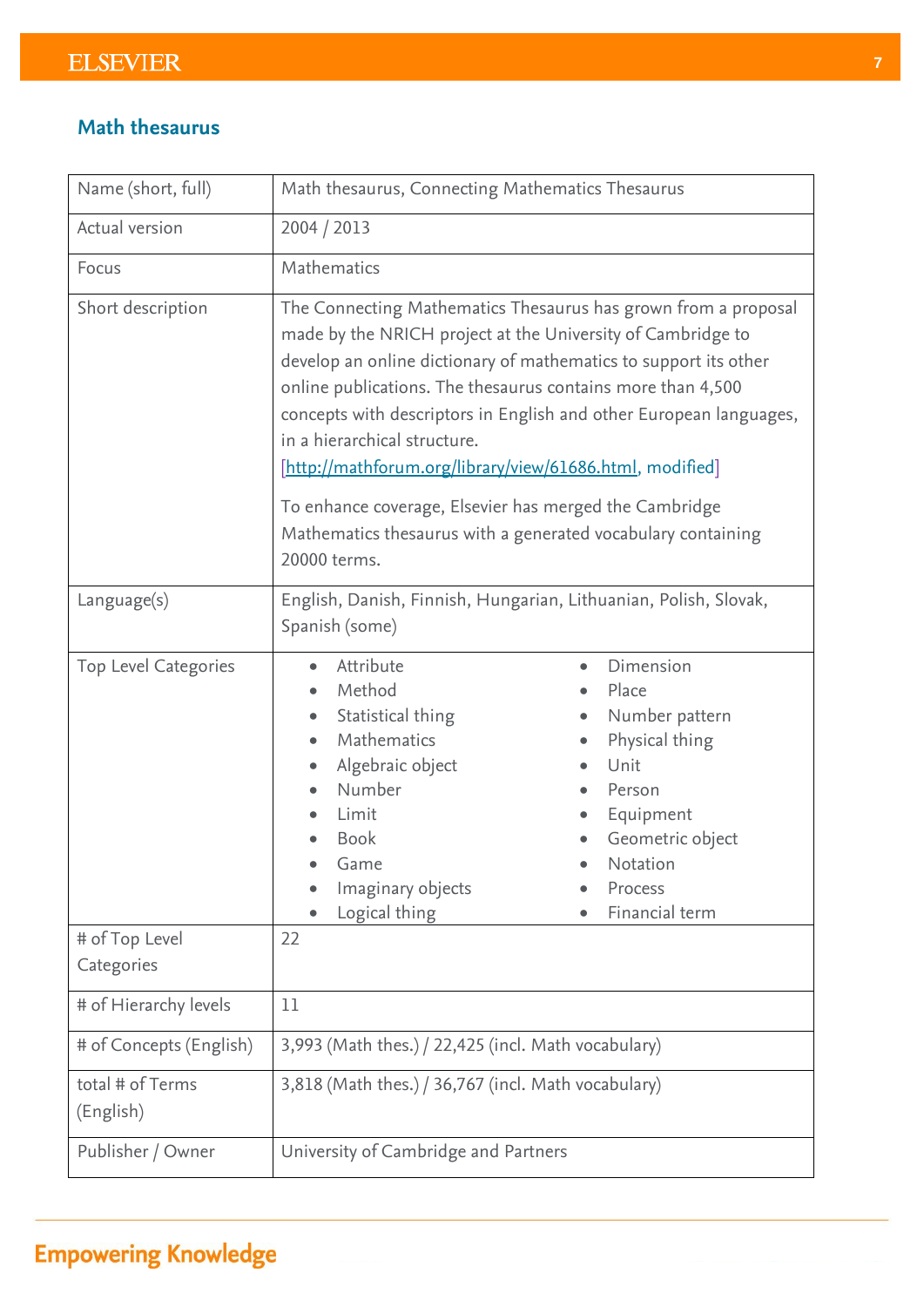| <b>Revision Cycle</b> | None, discontinued                                                                       |
|-----------------------|------------------------------------------------------------------------------------------|
| <b>ur</b>             | http:////thesaurus.maths.org/mmkb/view.html?resource=downloads<br><u>&amp;msglang=en</u> |

### **MeSH**

| Name (short, full)   | MeSH Medical Subject Headings                                                                                                                                                                                                                                                                                                                |  |
|----------------------|----------------------------------------------------------------------------------------------------------------------------------------------------------------------------------------------------------------------------------------------------------------------------------------------------------------------------------------------|--|
|                      | MeSH and MeSH Supplemental terms.                                                                                                                                                                                                                                                                                                            |  |
| Actual version       | MeSH 2014                                                                                                                                                                                                                                                                                                                                    |  |
| Focus                | MeSH: Life Sciences.                                                                                                                                                                                                                                                                                                                         |  |
|                      | Experts: Medicine & Life Sciences                                                                                                                                                                                                                                                                                                            |  |
|                      | JRT: Life and Health Sciences                                                                                                                                                                                                                                                                                                                |  |
|                      | MeSH Supplementals: Chemistry                                                                                                                                                                                                                                                                                                                |  |
|                      | Experts: Chemical Substances & Compounds                                                                                                                                                                                                                                                                                                     |  |
|                      | JRT: Chemistry                                                                                                                                                                                                                                                                                                                               |  |
| Short description    | MeSH is the National Library of Medicine's controlled vocabulary for<br>biology, medicine and neighboring fields, used, among other things,<br>for indexing articles for the MEDLINE ® database. More than 170,000<br>synonyms are assigned to more than 26,000 descriptors, arranged in<br>a hierarchical structure with 15 top categories. |  |
|                      | In addition to the descriptors, MeSH contains some 140,000<br>Supplementary Concepts which are mapped to the closest fitting<br>MeSH descriptors. Many of these records describe chemical<br>substances.                                                                                                                                     |  |
|                      | We defined a variety of linguistic filters to optimize indexing with<br>MeSH.                                                                                                                                                                                                                                                                |  |
| $L$ anguage $(s)$    | English (translated into numerous other languages by different<br>publishers)                                                                                                                                                                                                                                                                |  |
| Top Level Categories | Anatomy<br>$\bullet$                                                                                                                                                                                                                                                                                                                         |  |
|                      | Organisms<br><b>Diseases</b>                                                                                                                                                                                                                                                                                                                 |  |
|                      | Chemicals and Drugs                                                                                                                                                                                                                                                                                                                          |  |
|                      | Analytical, Diagnostic & Therapeutic Techniques & Equipment                                                                                                                                                                                                                                                                                  |  |
|                      | Psychiatry and Psychology                                                                                                                                                                                                                                                                                                                    |  |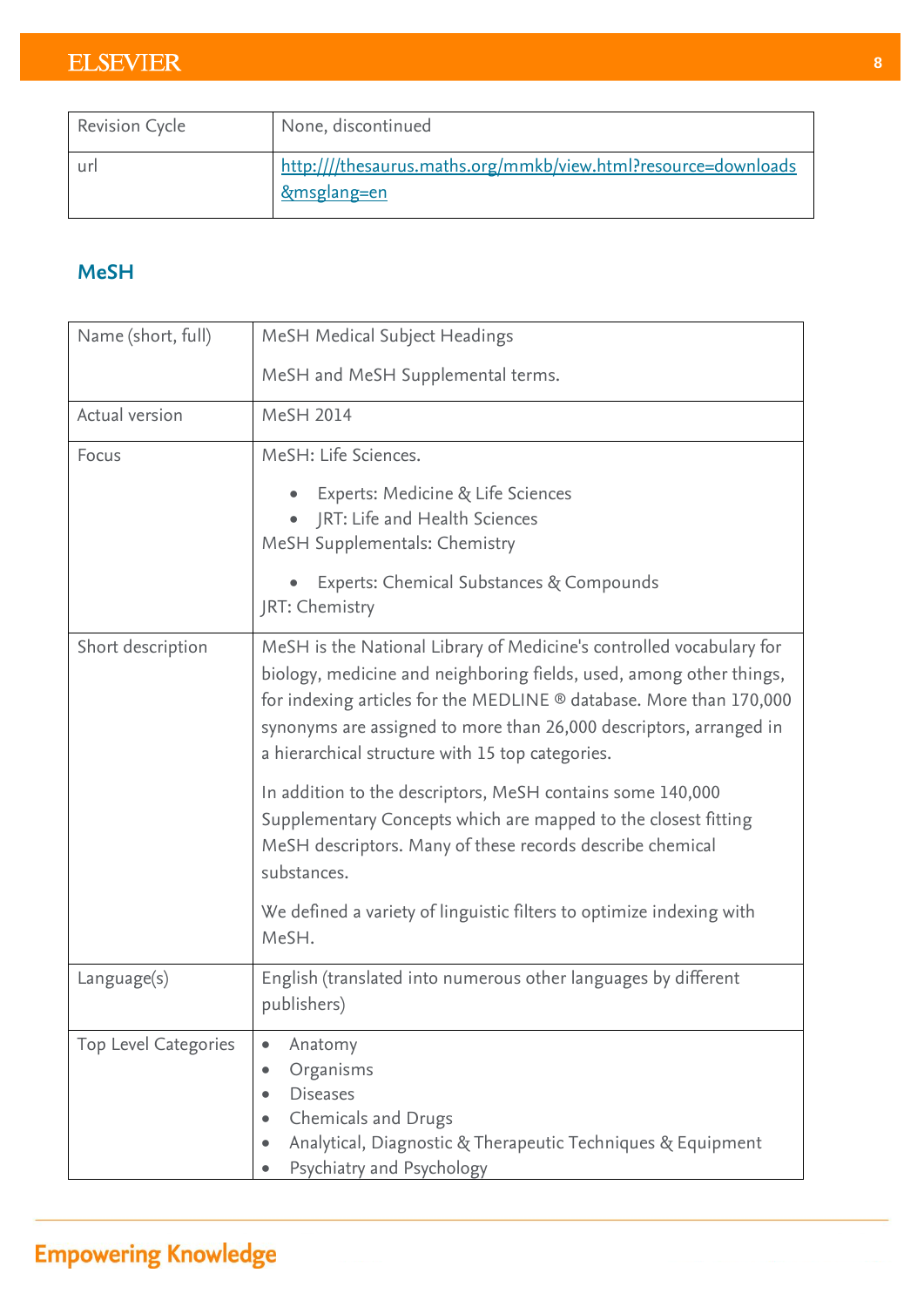|                       | Phenomena and Processes<br>$\bullet$                                                   |
|-----------------------|----------------------------------------------------------------------------------------|
|                       | Disciplines and Occupations<br>$\bullet$                                               |
|                       | Anthropology, Education, Sociology and Social Phenomena                                |
|                       | Technology, Industry, Agriculture<br>$\bullet$                                         |
|                       | Humanities<br>$\bullet$                                                                |
|                       | <b>Information Science</b>                                                             |
|                       | Named Groups                                                                           |
|                       | <b>Health Care</b><br>$\bullet$                                                        |
|                       | <b>Publication Characteristics</b><br>$\bullet$                                        |
|                       | Geographicals                                                                          |
| # of Top Level        | 16                                                                                     |
| Categories            |                                                                                        |
| # of Hierarchy levels | 11                                                                                     |
| # of Concepts         | C graph (with MeSH Supplementary Concepts): 245775                                     |
| (English)             | B graph (without MeSH Supplementary Concepts): 26771                                   |
|                       | H graph (Chemical Compounds): 166207                                                   |
| # of Terms            | C graph (with MeSH Supplementary Concepts): 739923                                     |
|                       | B graph (without MeSH Supplementary Concepts): 113642 (without<br>MeSH Permuted terms) |
|                       | H graph (Chemical Compounds, including 76903 regularly                                 |
|                       | patterning codes (CAS, EC, etc.)): 511136                                              |
| # of orphans          | $\mathbf 0$                                                                            |
| Publisher / Owner     | United States National Library of Medicine (NLM)                                       |
| <b>Revision Cycle</b> | annually                                                                               |
| url                   | http://www.nlm.nih.gov/mesh/filelist.html                                              |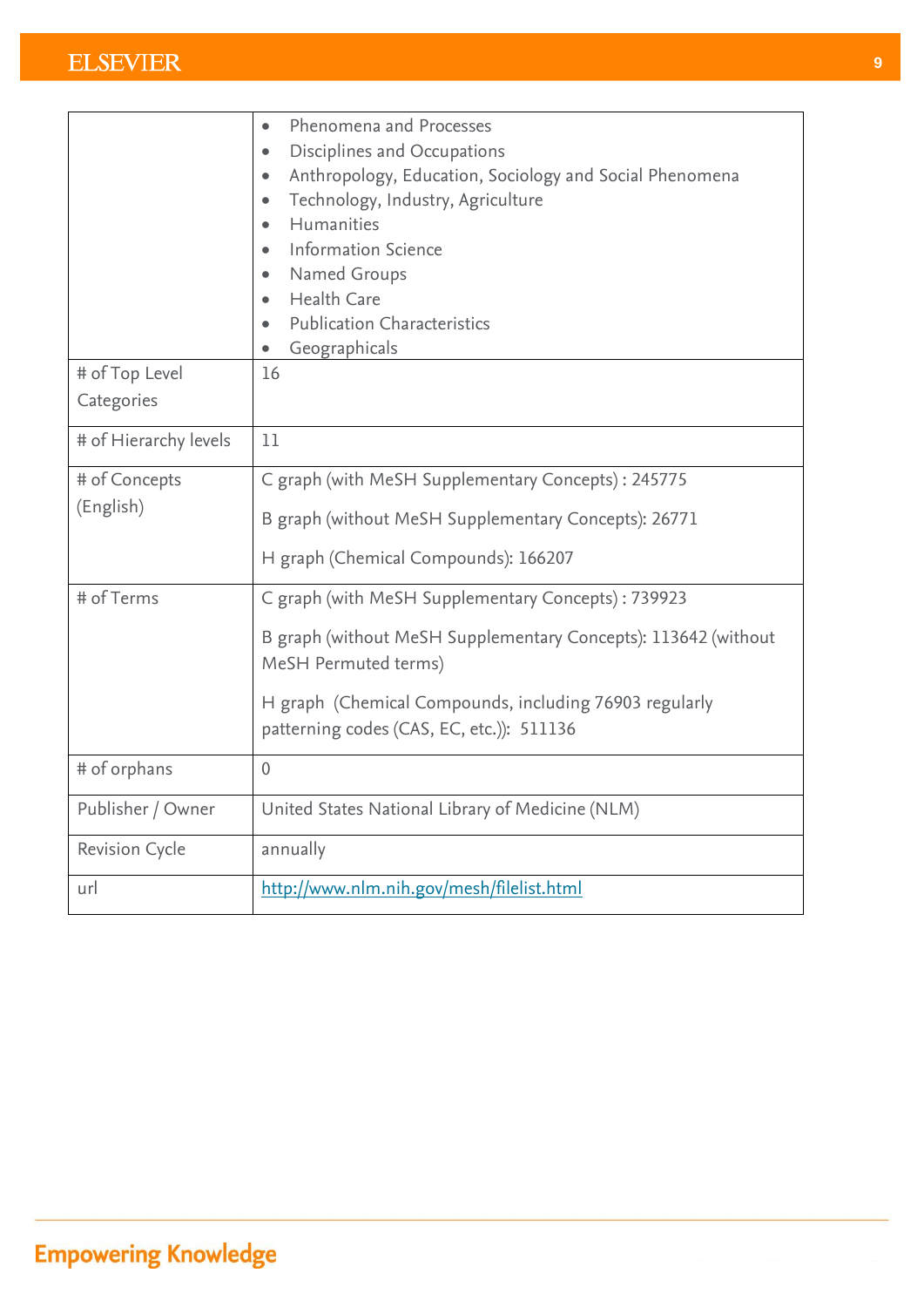#### **NAL Thesaurus**

| Name (short, full)     | NALT National Agricultural Library Agricultural Thesaurus                                                                                                                                                                                                                                                                                                                                                                                                                                                                                                                                                                                                                                                                                                                |  |  |
|------------------------|--------------------------------------------------------------------------------------------------------------------------------------------------------------------------------------------------------------------------------------------------------------------------------------------------------------------------------------------------------------------------------------------------------------------------------------------------------------------------------------------------------------------------------------------------------------------------------------------------------------------------------------------------------------------------------------------------------------------------------------------------------------------------|--|--|
| Actual version         | <b>NALT 2014</b>                                                                                                                                                                                                                                                                                                                                                                                                                                                                                                                                                                                                                                                                                                                                                         |  |  |
| Focus                  | Agriculture + Biology                                                                                                                                                                                                                                                                                                                                                                                                                                                                                                                                                                                                                                                                                                                                                    |  |  |
| Short description      | NAL Agricultural Thesaurus is the National Agricultural Library's<br>controlled vocabulary. The thesaurus is intended for indexing<br>materials and for aiding retrieval in agricultural information systems.<br>Currently, the thesaurus is, inter alia, the indexing vocabulary for<br>the National Agricultural Library's bibliographic database of citations<br>to agricultural resources, AGRICOLA. The subject scope of<br>agriculture includes terminology in the supporting biological,<br>physical and social sciences. Biological nomenclature comprises a<br>majority of the terms in the thesaurus.<br>[http://agclass.nal.usda.gov/background.shtml]<br>It was enhanced with a variety of linguistic filters for use in the<br>Elsevier Fingerprint Engine. |  |  |
| Language(s)            | English, Spanish                                                                                                                                                                                                                                                                                                                                                                                                                                                                                                                                                                                                                                                                                                                                                         |  |  |
| Top Level Categories   | Animal Science and Animal Products<br>$\bullet$<br><b>Biological Sciences</b><br>Breeding and Genetic Improvement<br>$\bullet$<br>Economics, Business and Industry<br>Farms and Farming Systems<br>$\bullet$<br>Food and Human Nutrition<br>Forest Science and Forest Products<br>Geographical Locations<br>Government, Law and Regulations<br>Health and Pathology<br>Insects and Entomology<br>Natural Resources, Earth and Environmental Sciences<br>Physical and Chemical Sciences<br>Plant Science and Plant Products<br>Research, Technology and Engineering<br>Rural and Agricultural Sociology<br>$\bullet$<br>Taxonomic Classification of Organisms<br>$\bullet$                                                                                                |  |  |
| # Top Level Categories | 17                                                                                                                                                                                                                                                                                                                                                                                                                                                                                                                                                                                                                                                                                                                                                                       |  |  |
| # of Hierarchy levels  | 14                                                                                                                                                                                                                                                                                                                                                                                                                                                                                                                                                                                                                                                                                                                                                                       |  |  |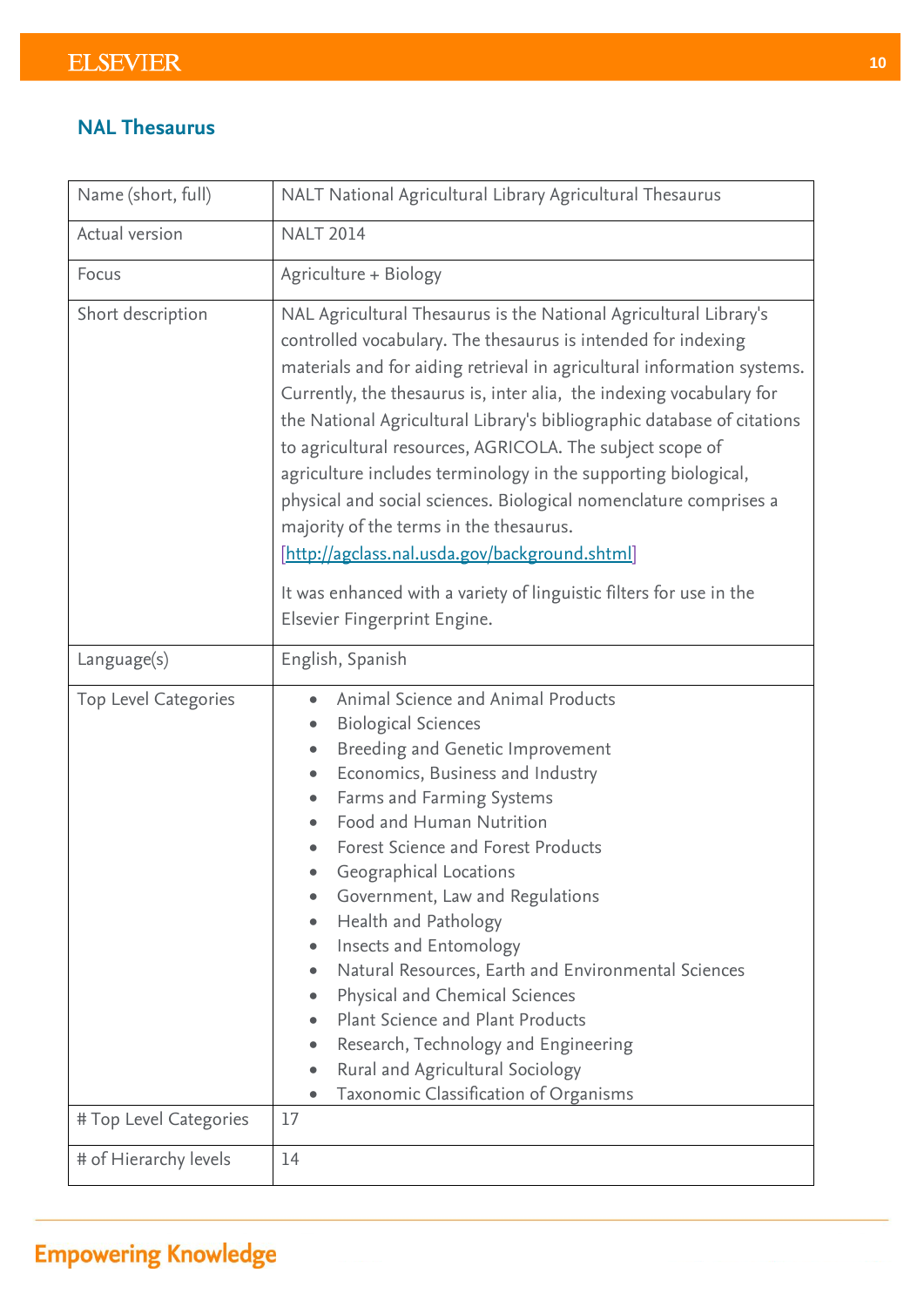| # of concepts                  | 53,268 en                                                                                                    |
|--------------------------------|--------------------------------------------------------------------------------------------------------------|
| total # of terms<br>(Synonyms) | 98,564 en                                                                                                    |
| Publisher / Owner              | U.S. National Agricultural Library and the Inter-American Institute<br>for Cooperation on Agriculture (IICA) |
| <b>Revision Cycle</b>          | annually [http://agclass.nal.usda.gov/background.shtml]                                                      |
| url                            | http://agclass.nal.usda.gov/download.shtml                                                                   |

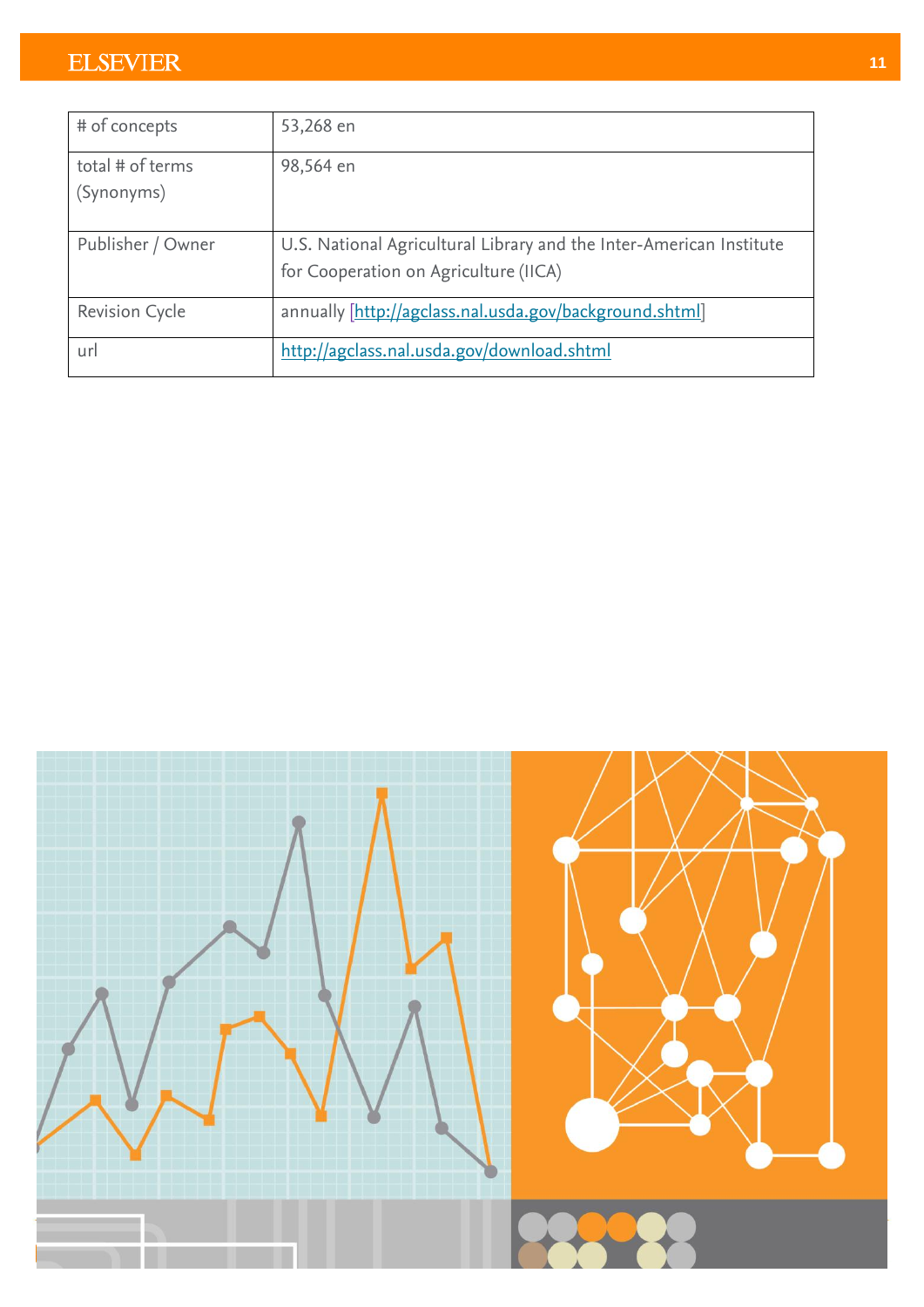### **Arts and Humanities Vocabulary**

| Name                    | Arts and Humanities Vocabulary                                                                                                                                                                                                                                                                                                                                                                                                                                                                                                                                   |  |
|-------------------------|------------------------------------------------------------------------------------------------------------------------------------------------------------------------------------------------------------------------------------------------------------------------------------------------------------------------------------------------------------------------------------------------------------------------------------------------------------------------------------------------------------------------------------------------------------------|--|
| Version                 | 2013                                                                                                                                                                                                                                                                                                                                                                                                                                                                                                                                                             |  |
| Focus                   | Arts & Humanities                                                                                                                                                                                                                                                                                                                                                                                                                                                                                                                                                |  |
| Short description       | Domain-relevant contents of a document are expressed by the Elsevier<br>Fingerprint Engine as a so-called semantic fingerprint, a set of concepts<br>ranked by importance. As an interim solution for subject domains for which<br>a thesaurus is not yet available, a vocabulary is constructed using keywords<br>mined from Scopus records for a particular domain. By means of a number<br>of preprocessing steps, similar keywords are merged into concepts. With<br>statistical approaches, the relevant keywords are identified to form the<br>vocabulary. |  |
| Language(s)             | English                                                                                                                                                                                                                                                                                                                                                                                                                                                                                                                                                          |  |
| Top Level<br>Categories | The Arts and Humanities vocabulary covers these subject areas:<br>History<br>Language and Linguistics<br>$\bullet$<br>Archeology<br>$\bullet$<br>Classics<br>Conservation<br>Philosophy of Science<br>$\bullet$<br>Literature and Literary Theory<br>$\bullet$<br>Museology<br>$\bullet$<br>Music<br>Philosophy<br>Religious Studies<br>Visual Arts and Performing Arts                                                                                                                                                                                          |  |
| Hierarchy levels        | $\overline{2}$                                                                                                                                                                                                                                                                                                                                                                                                                                                                                                                                                   |  |
| Preferred terms         | 25848                                                                                                                                                                                                                                                                                                                                                                                                                                                                                                                                                            |  |
| Total terms             | 34447                                                                                                                                                                                                                                                                                                                                                                                                                                                                                                                                                            |  |
| Publisher /<br>Owner    | The Arts and Humanities vocabulary is owned and maintained by Elsevier<br>and is updated regularly.                                                                                                                                                                                                                                                                                                                                                                                                                                                              |  |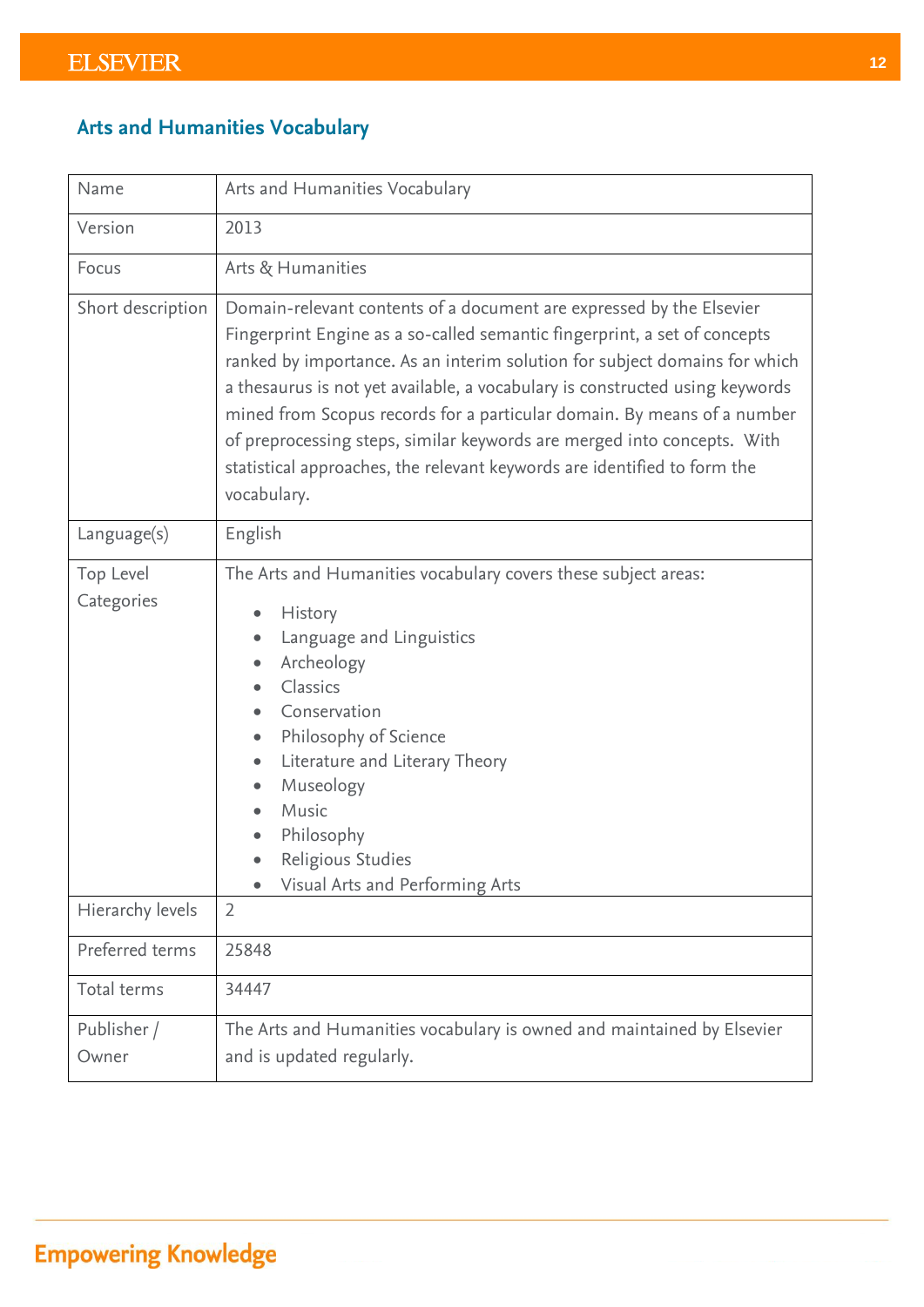### **Business and Economics**

| Name                    | <b>Business and Economics Vocabulary</b>                                                                                                                                                                                                                                                                                                                                                                                                                                                                                                                         |  |
|-------------------------|------------------------------------------------------------------------------------------------------------------------------------------------------------------------------------------------------------------------------------------------------------------------------------------------------------------------------------------------------------------------------------------------------------------------------------------------------------------------------------------------------------------------------------------------------------------|--|
| Version                 | 2013                                                                                                                                                                                                                                                                                                                                                                                                                                                                                                                                                             |  |
| Focus                   | <b>Business &amp; Economics</b>                                                                                                                                                                                                                                                                                                                                                                                                                                                                                                                                  |  |
| Short<br>description    | Domain-relevant contents of a document are expressed by the Elsevier<br>Fingerprint Engine as a so-called semantic fingerprint, a set of concepts<br>ranked by importance. As an interim solution for subject domains for which a<br>thesaurus is not yet available, a vocabulary is constructed using keywords<br>mined from Scopus records for a particular domain. By means of a number of<br>preprocessing steps, similar keywords are merged into concepts. With<br>statistical approaches, the relevant keywords are identified to form the<br>vocabulary. |  |
| Language(s)             | English                                                                                                                                                                                                                                                                                                                                                                                                                                                                                                                                                          |  |
| Top Level<br>Categories | The Business and Economics vocabulary covers these subject areas:<br>Accounting<br>Business and International Management<br>Marketing<br>Organizational Behavior and Human Resource Management<br>Strategy and Management<br>Industrial Relations<br>Economics and Econometrics<br>Finance                                                                                                                                                                                                                                                                       |  |
| Hierarchy<br>levels     | $\overline{2}$                                                                                                                                                                                                                                                                                                                                                                                                                                                                                                                                                   |  |
| Preferred<br>terms      | 20890                                                                                                                                                                                                                                                                                                                                                                                                                                                                                                                                                            |  |
| Total terms             | 30851                                                                                                                                                                                                                                                                                                                                                                                                                                                                                                                                                            |  |
| Publisher /<br>Owner    | The Business and Economics vocabulary is owned and maintained by Elsevier<br>and is updated regularly.                                                                                                                                                                                                                                                                                                                                                                                                                                                           |  |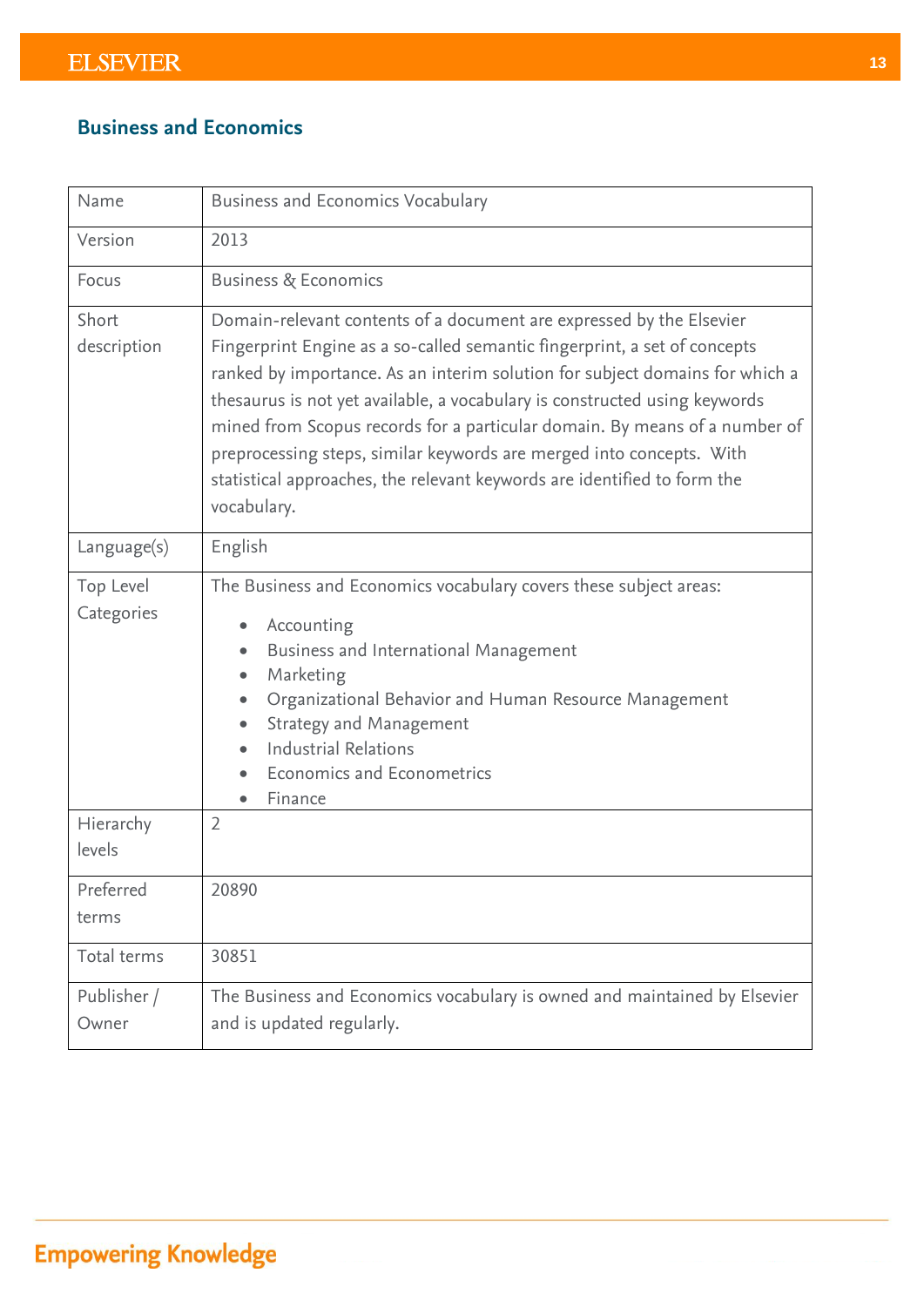#### **NASA thesaurus**

| Name (short, full)                   | National Aeronautics and Space Administration (NASA) Thesaurus                                                                                                                                                                                                                                                                                                                                                                                                                                                                                                                      |
|--------------------------------------|-------------------------------------------------------------------------------------------------------------------------------------------------------------------------------------------------------------------------------------------------------------------------------------------------------------------------------------------------------------------------------------------------------------------------------------------------------------------------------------------------------------------------------------------------------------------------------------|
| Actual version                       | 2013                                                                                                                                                                                                                                                                                                                                                                                                                                                                                                                                                                                |
| Focus                                | Aerospace Engineering + supporting areas [cf.<br>http://www.sti.nasa.gov/thesfrm1.htm]                                                                                                                                                                                                                                                                                                                                                                                                                                                                                              |
| Short description                    | The NASA Thesaurus contains the authorized subject terms by<br>which the documents in the NASA Aeronautics and Space Database<br>are indexed and retrieved. The scope of this controlled vocabulary<br>includes not only aerospace engineering, but all supporting areas of<br>engineering and physics, the natural space sciences (astronomy,<br>astrophysics, and planetary science), Earth science, and to some<br>extent, the biological sciences. The Thesaurus contains over 18,460<br>terms, complemented with 4,480 synonyms, organized within a<br>hierarchical structure. |
| Language(s)                          | English                                                                                                                                                                                                                                                                                                                                                                                                                                                                                                                                                                             |
| Top Level Categories                 | At present, there are 1,623 Top Level Categories in the NASA<br>thesaurus which can't be listed here.<br>The terms of the NASA thesaurus are gathered into these subject<br>divisions: [http://www.sti.nasa.gov/sscg/subcat.html]<br>Aeronautics<br>Astronautics<br>Chemistry and Materials<br>Engineering<br>Geosciences<br>Life Sciences<br>$\bullet$<br>Mathematical and Computer Sciences<br>Physics<br>Social and Information Sciences                                                                                                                                         |
|                                      | <b>Space Sciences</b><br>General                                                                                                                                                                                                                                                                                                                                                                                                                                                                                                                                                    |
| # of Top Level Categories            | 1,623                                                                                                                                                                                                                                                                                                                                                                                                                                                                                                                                                                               |
| # of Hierarchy levels                | 8                                                                                                                                                                                                                                                                                                                                                                                                                                                                                                                                                                                   |
| # of preferred terms per<br>language | 18470                                                                                                                                                                                                                                                                                                                                                                                                                                                                                                                                                                               |